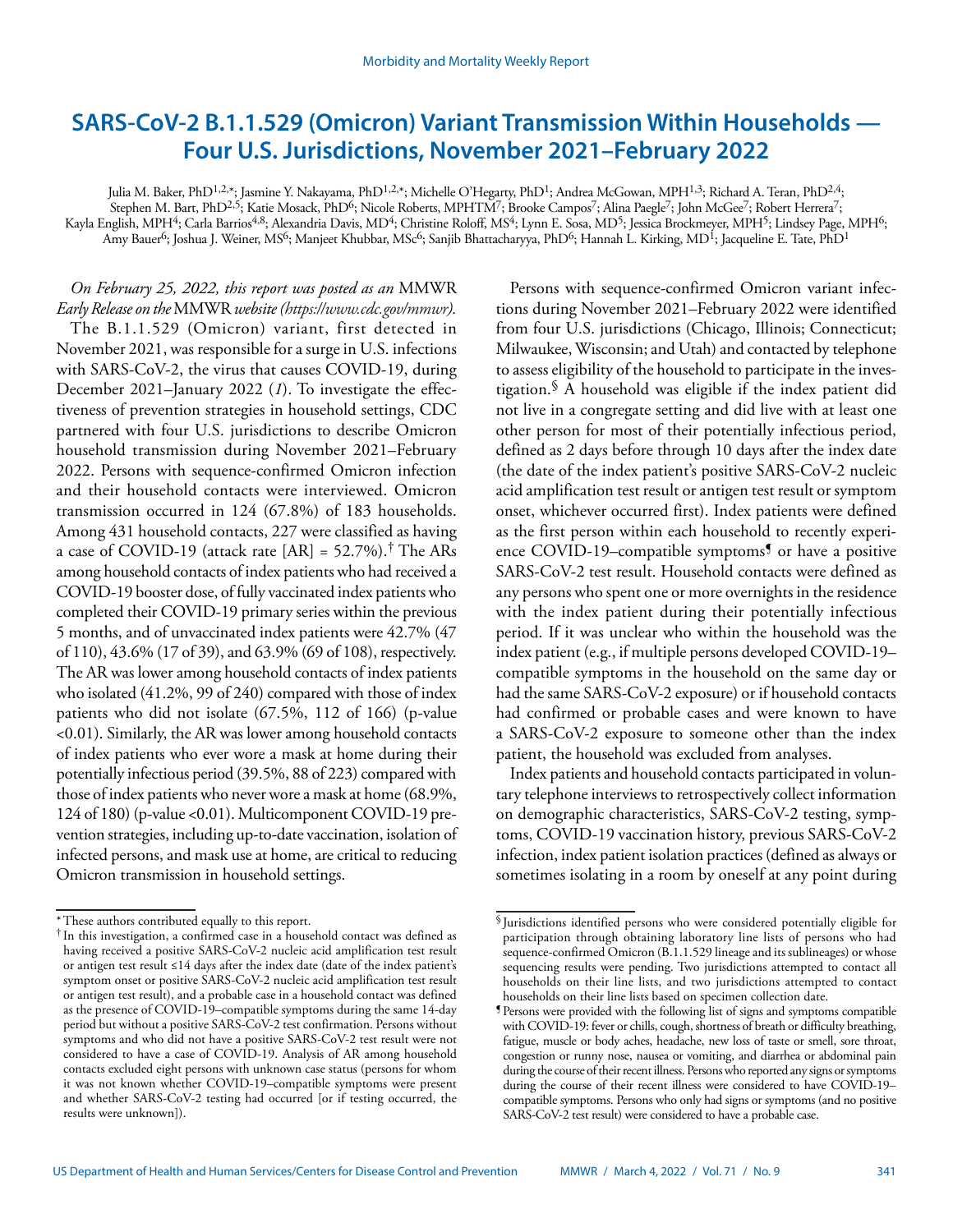their potentially infectious period), and index patient mask use practices (defined as ever wearing a mask at home during their potentially infectious period). For this investigation, a confirmed case in a household contact was defined as a positive SARS-CoV-2 nucleic acid amplification test result or antigen test result (through local or home testing)\*\*  $\leq 14$  days after the index date. A probable case in a household contact was defined as the presence of COVID-19–compatible symptoms in a household contact during the same 14-day period, but without confirmation by a SARS-CoV-2 test.<sup>††</sup> Vaccination status was based primarily on self-report§§; participants were categorized as having received a booster dose, fully vaccinated (<5 or ≥5 months before the index date), partially vaccinated, or unvaccinated.¶¶

The interval between the index date and onset of symptoms or positive test result in a household contact was calculated. ARs among household contacts were estimated overall, by household contact characteristics, and by index patient characteristics, by dividing the number of household contacts with confirmed and probable cases by the total number of household contacts within a given stratum. P-values comparing differences in stratum-specific ARs were calculated using a generalized estimating equation approach to account for clustering by household (2). Statistical significance was defined as  $p<0.05$ . Subanalyses were conducted to examine potential secondary transmission (as opposed to all household transmission); the interval was calculated for households of two persons (index patient and another household contact), and ARs were calculated after restricting the case definition to cases identified ≤7 days\*\*\* after the index date. Data were collected and managed using REDCap (version 11.1.8; Vanderbilt University)

and analyzed using R (version 4.0.3; R Foundation). This activity was reviewed by CDC and was conducted consistent with applicable federal law and CDC policy.<sup>†††</sup>

A total of 3,558 persons were considered potentially eligible for participation in the investigation, among whom jurisdictions attempted to contact 1,461 (41.1%). Of the 562 households successfully contacted, 175 (31.1%) declined to participate, and 204 (36.3%) were excluded; 183 (32.6%) were enrolled. §§§ Enrolled households included 183 index patients and 439 household contacts (Table). The median index patient age was 37 years ( $IQR = 23-54$  years). A majority of index patients were White (59.0%, 108 of 183), and 21.3% (39 of 183) were Hispanic/Latino.

Index dates occurred during November 21, 2021– February 3, 2022.<sup>555</sup> Among index patients, 172 (94.0%) had a positive SARS-CoV-2 test result (confirmed COVID-19) and 11 (6.0%) had COVID-19–compatible symptoms but without SARS-CoV-2 test confirmation (probable COVID-19). Among 439 household contacts, cases were identified in 227 (51.7%), including 178 (40.5%) confirmed and 49 (11.2%) probable cases; among the remaining household contacts, 204 (46.5%) were classified as non–COVID-19 patients and eight (1.8%) as having unknown status.\*\*\*\* A negative SARS-CoV-2 test result was reported on the day of or after symptom onset by 38.8% (19 of 49) of household contacts classified as having probable COVID-19 and 68.6% (140 of 204) of those classified as not having COVID-19. The median interval between index patient onset date and household contact onset date was 4 days ( $IQR = 2-7$  days) (Figure 1).

Most index patients (88.4%, 152 of 172) and household contacts (78.7%, 140 of 178) with confirmed cases reported COVID-19–compatible symptoms. Of those with known SARS-CoV-2 infection history, eleven (6.1%) of 181 index patients and nine (4.7%) of 192 household contacts with confirmed or probable COVID-19 reported a previous SARS-CoV-2 infection.

<sup>\*\*</sup> Persons provided retrospective information about any SARS-CoV-2 testing that they chose and were able to perform. Thus, whether someone was tested and how many times they were tested depended on individual and social factors. Interviewers encouraged household contacts who had not received testing to receive testing if the telephone interview occurred ≤14 days after the index date and instructed them to call back with test results. When possible, SARS-CoV-2 testing data were supplemented with or verified using state or jurisdiction registry data.

<sup>††</sup> Persons with probable cases included symptomatic persons who did not have SARS-CoV-2 testing and symptomatic persons who received negative SARS-CoV-2 test results.

<sup>§§</sup> When possible, vaccination data were supplemented with or verified using state or jurisdiction registry data.

<sup>¶¶</sup> Received a booster dose was defined as having received an additional dose after completion of the primary COVID-19 vaccination series before the index date. Fully vaccinated was defined as completion of the primary vaccination series ≥2 weeks before the index date and stratified into completion <5 months or ≥5 months before the index date. Some persons who were fully vaccinated had unknown dates for completion of their primary vaccination series. Partially vaccinated was defined as having only 1 dose of a 2-dose series or completing the primary vaccination series <2 weeks before the index date.

<sup>\*\*\*</sup> Seven days was chosen for this analysis, because 75% of cases occurred ≤7 days after the index date.

<sup>†††</sup> 45 C.F.R. part 46.102(l)(2), 21 C.F.R. part 56; 42 U.S.C. Sect. 241(d); 5 U.S.C. Sect. 552a; 44 U.S.C. Sect. 3501 et seq.

<sup>§§§</sup> Among the 204 excluded households, 143 did not meet eligibility criteria, 47 were excluded because the index patient could not be identified, 11 were excluded because household contacts had confirmed or probable cases and were known to have a SARS-CoV-2 exposure other than exposure to the index patient, and three were excluded when sequencing results (pending at the time of interview) indicated a variant that was not Omicron. All but one of the 183 included households had sequence-confirmed Omicron; this one household had probable Omicron through variant specific qPCR in which the specimen had mutations consistent with the Omicron variant (K417N+ and L452R−).

<sup>¶¶¶</sup> The median interval between index date and date of interview was 24 days  $( IQR = 17 - 29 \text{ days}).$ 

<sup>\*\*\*\*</sup> Case status of household contacts was unknown if the occurrence of COVID-19–compatible symptoms was not known and if the contact's testing results were unknown.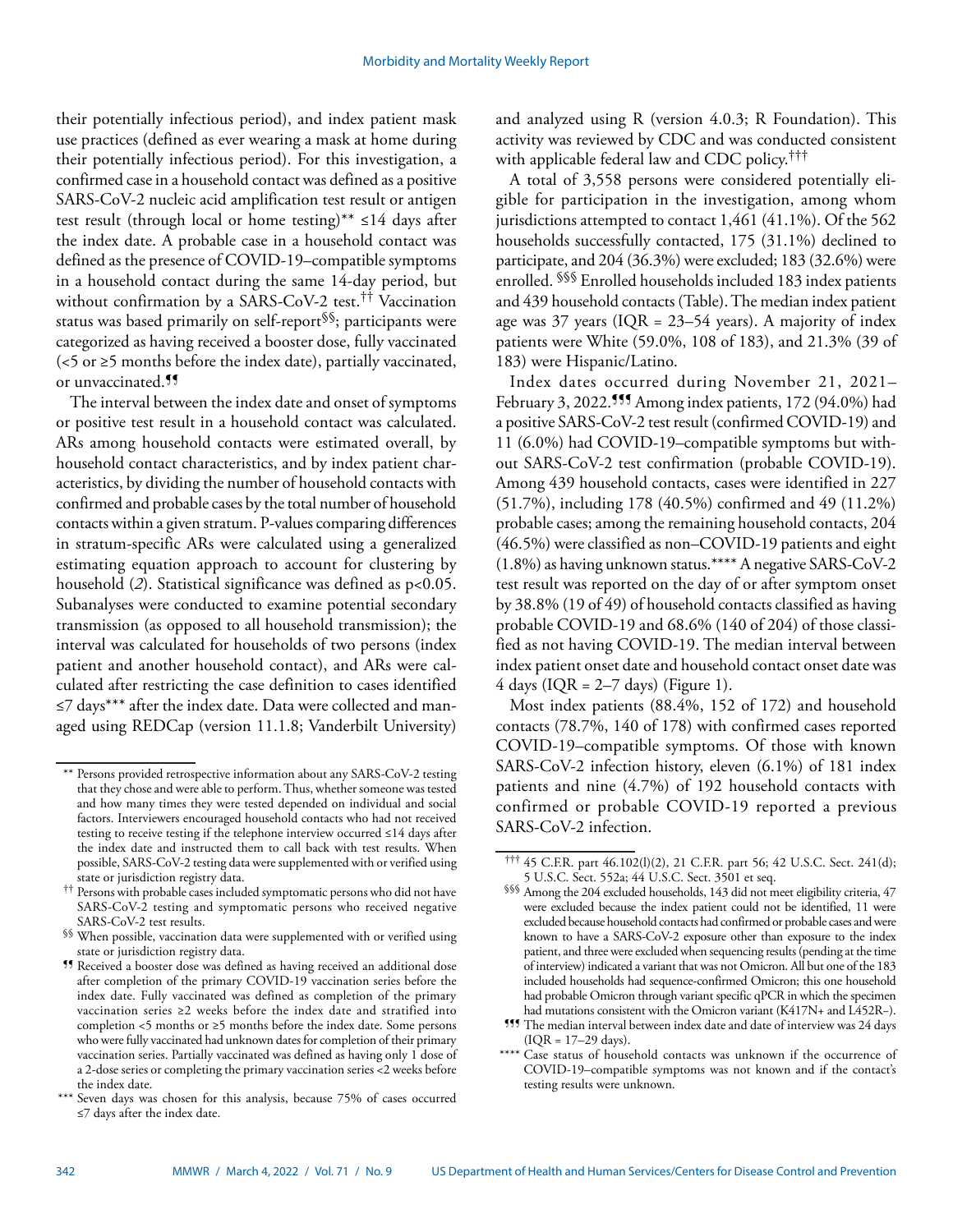Transmission occurred within 67.8% (124 of 183) of households, and the overall AR among household contacts with known status was 52.7% (227 of 431) (Figure 2). Similar ARs were observed across age groups for household contacts, including those aged 0–4 years (51.2%, 21 of 41). ARs were high across all household contact vaccination categories but lowest among those who received a booster dose (47.8%, 54 of 113) or were fully vaccinated <5 months before the index date (50.0%, 14 of 28). The AR among household contacts with previous SARS-CoV-2 infection was 40.9% (9 of 22) compared with 59.8% (183 of 306) among those without previous infection (p-value = 0.08).

Household contact ARs ranged from a low of 47.5% (19 of 40) when the index patient was aged 5–11 years to a high of

**TABLE. Characteristics\* and vaccination status of index COVID-19 patients (n = 183) and their household contacts (n = 439) — four U.S. jurisdictions, November 2021–February 2022**

|                                                 | No. (column %)               |                                  |                     |  |  |
|-------------------------------------------------|------------------------------|----------------------------------|---------------------|--|--|
| Characteristic                                  | Index patients,<br>$n = 183$ | Household contacts,<br>$n = 439$ | Total,<br>$N = 622$ |  |  |
| Jurisdiction                                    |                              |                                  |                     |  |  |
| Chicago, Illinois                               | 26 (14.2)                    | 51 (11.6)                        | 77 (12.4)           |  |  |
| Connecticut                                     | 93 (50.8)                    | 218 (49.7)                       | 311 (50.0)          |  |  |
| Milwaukee, Wisconsin                            | 36 (19.7)                    | 101 (23.0)                       | 137 (22.0)          |  |  |
| Utah                                            | 28 (15.3)                    | 69 (15.7)                        | 97 (15.6)           |  |  |
| Age group, yrs <sup>t</sup>                     |                              |                                  |                     |  |  |
| $0 - 4$                                         | 8(4.4)                       | 41 (9.3)                         | 49 (7.9)            |  |  |
| $5 - 11$                                        | 11(6.0)                      | 51 (11.6)                        | 62 (10.0)           |  |  |
| $12 - 17$                                       | 14(7.7)                      | 42 (9.6)                         | 56 (9.0)            |  |  |
| $18 - 64$                                       | 134 (73.2)                   | 262 (59.7)                       | 396 (63.7)          |  |  |
| $\geq 65$                                       | 14 (7.7)                     | 27(6.2)                          | 41 (6.6)            |  |  |
| Unknown                                         | 2(1.1)                       | 16(3.6)                          | 18(2.9)             |  |  |
| Gender                                          |                              |                                  |                     |  |  |
| Female                                          | 95 (51.9)                    | 229 (52.2)                       | 324 (52.1)          |  |  |
| Male                                            | 88 (48.1)                    | 199 (45.3)                       | 287 (46.1)          |  |  |
| Unknown                                         | $0 (-)$                      | 11(2.5)                          | 11(1.8)             |  |  |
| Race                                            |                              |                                  |                     |  |  |
| White                                           | 108 (59.0)                   | 209 (47.6)                       | 317 (51.0)          |  |  |
| <b>Black</b>                                    | 27 (14.8)                    | 35(8.0)                          | 62 (10.0)           |  |  |
| Asian                                           | 15(8.2)                      | 25(5.7)                          | 40 (6.4)            |  |  |
| Other/Multiple <sup>9</sup>                     | 16(8.7)                      | 33(7.5)                          | 49 (7.9)            |  |  |
| Unknown                                         | 17(9.3)                      | 137 (31.2)                       | 154 (24.8)          |  |  |
| <b>Ethnicity</b>                                |                              |                                  |                     |  |  |
| Non-Hispanic/Latino                             | 130 (71.0)                   | 219 (49.9)                       | 349 (56.1)          |  |  |
| Hispanic/Latino                                 | 39 (21.3)                    | 98 (22.3)                        | 137 (22.0)          |  |  |
| Other/Unknown                                   | 14(7.7)                      | 122 (27.8)                       | 136 (21.9)          |  |  |
| <b>COVID-19 vaccination status</b> <sup>1</sup> |                              |                                  |                     |  |  |
| Received a booster                              | 57 (31.1)                    | 114 (26.0)                       | 171 (27.5)          |  |  |
| Fully vaccinated                                | 85 (46.4)                    | 154 (35.1)                       | 239 (38.4)          |  |  |
| <5 months before<br>index date                  | 12(6.6)                      | 28(6.4)                          | 40 (6.4)            |  |  |
| $\geq$ 5 months before<br>index date            | 70 (38.3)                    | 88 (20.0)                        | 158 (25.4)          |  |  |
| Timing of vaccination<br>unknown                | 3(1.6)                       | 38(8.7)                          | 41 (6.6)            |  |  |
| Partially vaccinated                            | 2(1.1)                       | 15(3.4)                          | 17(2.7)             |  |  |
| Not vaccinated                                  | 36 (19.7)                    | 129 (29.4)                       | 165(26.5)           |  |  |
| Unknown                                         | 3(1.6)                       | 27(6.2)                          | 30(4.8)             |  |  |

72.0% (18 of 25) when the index patient was aged 0–4 years. The ARs among household contacts by index patient vaccination status were lowest among those who received a booster dose (42.7%, 47 of 110) and those who were fully vaccinated <5 months before the index date (43.6%, 17 of 39). The AR was lower among household contacts of index patients who isolated (41.2%, 99 of 240) compared with those of index patients who did not isolate  $(67.5\%, 112 \text{ of } 166, \text{ p-value} < 0.01)$ . The AR was lower among household contacts of index patients who reported ever wearing a mask at home during their potentially infectious period (39.5%, 88 of 223) compared with household contacts of index patients who reported never wearing a mask at home during this period (68.9%, 124 of 180, p-value<0.01). Subanalyses focusing on secondary household

**TABLE. (***Continued***) Characteristics\* and vaccination status of index COVID-19 patients (n = 183) and their household contacts (n = 439) four U.S. jurisdictions, November 2021–February 2022**

| Characteristic                            | Index patients,<br>$n = 183$ | Household contacts,<br>$n = 439$ | Total,<br>$N = 622$ |  |
|-------------------------------------------|------------------------------|----------------------------------|---------------------|--|
| <b>Previous COVID-19 infection status</b> |                              |                                  |                     |  |
| Previous infection                        | 11(6.0)                      | 22(5.0)                          | 33(5.3)             |  |
| No previous infection                     | 170 (92.9)                   | 306 (69.7)                       | 476 (76.5)          |  |
| Unknown                                   | 2(1.1)                       | 111 (25.3)                       | 113 (18.2)          |  |
| COVID-19 case status**                    |                              |                                  |                     |  |
| Confirmed                                 | 172 (94.0)                   | 178 (40.5)                       | 350 (56.3)          |  |
| Probable                                  | 11(6.0)                      | 49 (11.2)                        | 60(9.6)             |  |
| Not a case                                | $0 (-)$                      | 204 (46.5)                       | 204 (32.8)          |  |
| Unknown                                   | $0 (-)$                      | 8(1.8)                           | 8(1.3)              |  |

\* Persons self-reported their race (White, Black, Asian, American Indian or Alaska Native, or Native Hawaiian or other Pacific Islander), ethnicity (Hispanic/Latino or non-Hispanic/Latino), and gender (male or female) from lists of options and had the opportunity to state another option if their race, ethnicity, or gender was not listed.

† Age at index date was determined from date of birth or self-reported age.

§ The "other/multiple" race category included American Indian or Alaska Native, Native Hawaiian or other Pacific Islander, another race specified by the person not in the provided list, or multiple races.

¶ Received a booster dose was defined as having received an additional dose after completion of the primary COVID-19 vaccination series before the index date. Fully vaccinated was defined as completion of the primary vaccination series ≥2 weeks before the index date and stratified into completion <5 months or ≥5 months before the index date. Some persons who were fully vaccinated had unknown dates for completion of their primary vaccination series. Partially vaccinated was defined as having only 1 dose of a 2-dose series or completing the primary vaccination series <2 weeks before the index date.

\*\* An index patient with a confirmed COVID-19 case was the first person with a positive SARS-CoV-2 nucleic acid amplification test result or antigen test result (through local or home testing) reported in a household. An index patient with a probable COVID-19 case was the first person with onset of any symptom consistent with COVID-19, but without a positive SARS-CoV-2 test confirmation, reported in a household. A confirmed case in a household contact was receipt of a positive SARS-CoV-2 nucleic acid amplification test result or antigen test result (through local or home testing) reported ≤14 days after the index date. A probable case in a household contact was the presence of any symptom consistent with COVID-19 during the same 14-day period but without a positive SARS-CoV-2 test confirmation.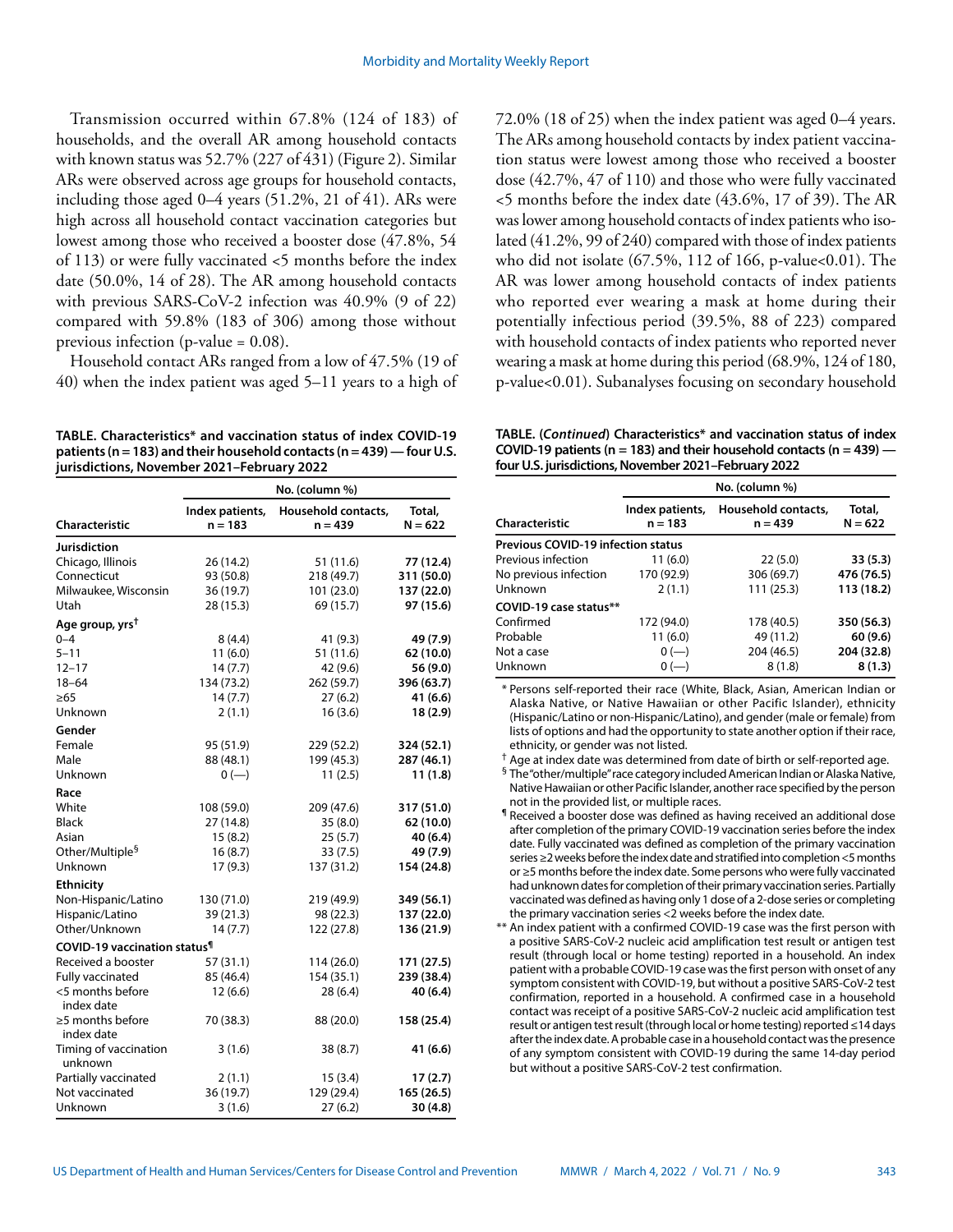**FIGURE 1. Interval\*,† between index patient onset date and household contact onset date — four U.S. jurisdictions, November 2021– February 2022** 



\* The interval was estimated by calculating the number of days between the symptom onset or positive test result date for the index patient and that of the household contact. For both index patients and household contacts, the onset date was either the date of SARS-CoV-2 positive test result or date of symptom onset, whichever occurred first.

 $\dagger$  Transmission can occur within a household setting on the first day an index patient is infected or on any subsequent day during which they are still shedding viable virus.

transmission demonstrated a similar interval (median = 3 days, IQR = 2–5) (Supplementary Figure 1, [https://stacks.cdc.gov/](https://stacks.cdc.gov/view/cdc/114723) [view/cdc/114723\)](https://stacks.cdc.gov/view/cdc/114723) and similar patterns in ARs (Supplementary Figure 2, [https://stacks.cdc.gov/view/cdc/114722\)](https://stacks.cdc.gov/view/cdc/114722).

# **Discussion**

Omicron infection resulted in high ARs among household contacts in this investigation, particularly among those who lived with index patients who were not vaccinated or who did not practice prevention measures (isolating or ever wearing a mask at home). The estimated overall AR in this investigation is consistent with the range of ARs observed in other Omicron transmission studies†††† (*3*), and higher than those associated with some other SARS-CoV-2 variants.<sup>§§§§</sup> These findings underscore the importance of implementation of multicomponent prevention measures for reducing SARS-CoV-2 transmission in household settings, including from the Omicron variant (*4*).

ARs were consistently high across household contact and index patient age groups, including those aged 0–4 years. This age group is currently not eligible for vaccination and

## **Summary**

What is already known about this topic?

The SARS-CoV-2 B.1.1.529 (Omicron) variant contributed to a surge of SARS-CoV-2 infections in the United States during December 2021–January 2022.

#### What is added by this report?

In a study of household transmission in four U.S. jurisdictions, Omicron infection resulted in high transmission among household contacts, particularly among those who lived with index patients who were not vaccinated or who did not take measures to reduce the risk of transmission to household contacts.

# What are the implications for public health practice?

Multicomponent COVID-19 prevention strategies, including up-to-date vaccination, isolation of infected persons, and mask use at home, are important to reduce Omicron transmission in household settings.

is a population in which some prevention strategies, such as isolation and mask use, might be difficult or impractical to implement. These findings further highlight young children's potential contribution to household transmission of SARS-CoV-2, as well as their ongoing susceptibility to infection when SARS-CoV-2 is introduced in the home<sup>1111</sup> (5).

These findings are subject to at least six limitations. First, this investigation used a convenience sample of persons with sequence-confirmed Omicron infections, and participation in this investigation was voluntary. The small sample size, especially for certain stratum-specific ARs, may limit overall generalizability of the results. Households with high transmission or with more attention to public health measures may have been more likely to participate. Second, the investigation relied primarily on self-reported data. Vaccination status was not always verified, and the analysis did not account for potential variations in prevention practices (e.g., frequency of mask use). Third, COVID-19 prevention measures (vaccination, isolation, and mask use) are likely highly correlated within households, and the identified risk factors might not be independent predictors of transmission. Fourth, the interval analysis reflected time between dates of a positive test result or symptom onset, not date of infection, and did not account for duration of symptoms and prevention strategies, such as frequency of mask use. Fifth, this investigation did not definitively distinguish between secondary and potential tertiary cases within a household. Finally, this investigation occurred during a period when testing and sequencing capacity was strained and when many persons traveled and attended gatherings, increasing the possibility that household contacts had unknown SARS-CoV-2 exposures outside the home (*6*).

<sup>††††</sup> <https://www.medrxiv.org/content/10.1101/2021.12.27.21268278v1> §§§§ <https://www.medrxiv.org/content/10.1101/2022.01.09.22268984v1>

<sup>¶¶¶¶</sup> <https://www.medrxiv.org/content/10.1101/2021.08.16.21262121v2>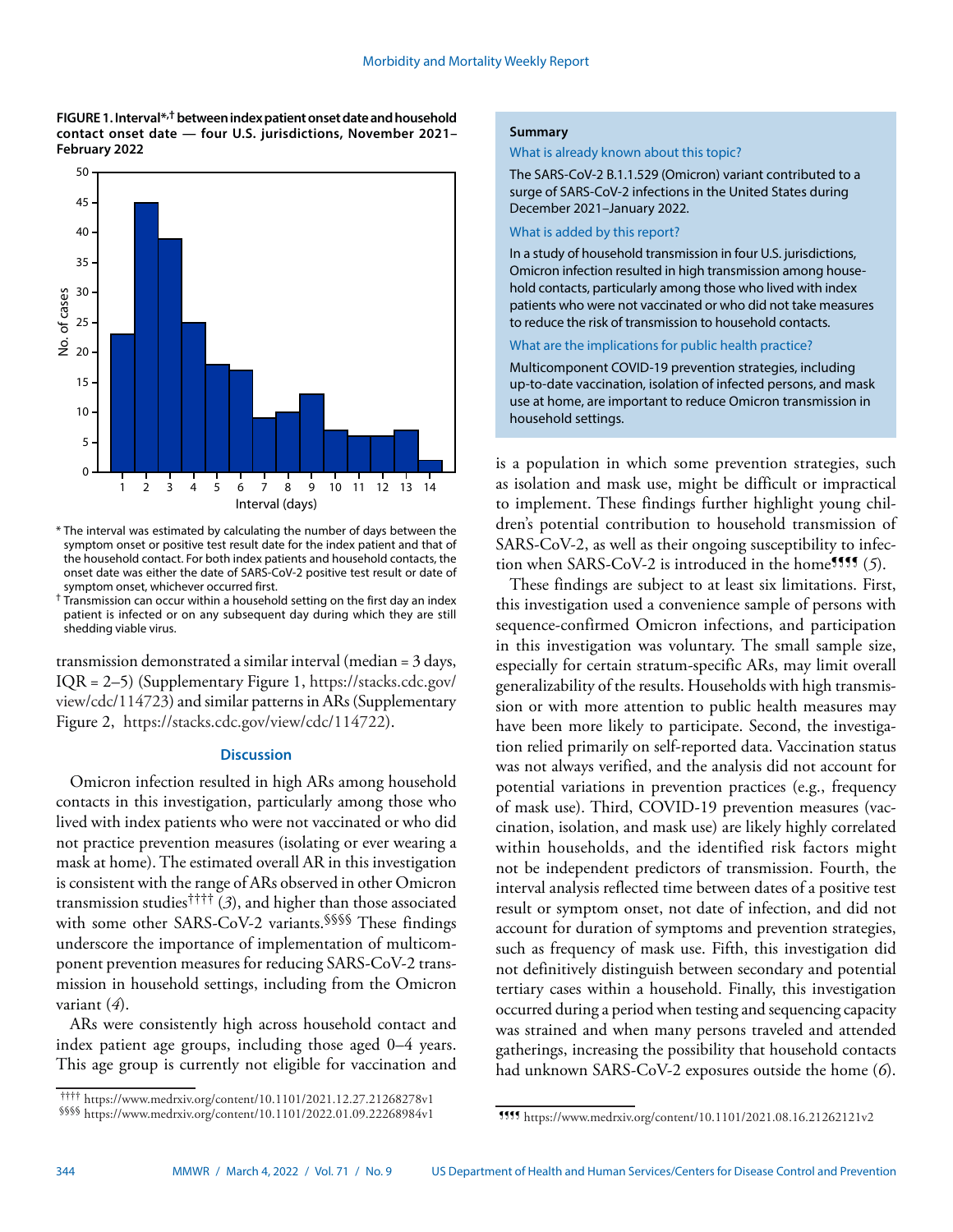

**FIGURE 2. SARS-CoV-2 infection attack rates\* among household contacts (N = 431) with known case status, by household contact characteristics,†,§ index patient characteristics and practices,†,§,¶ and combined vaccination status\*\* — four U.S. jurisdictions, November 2021–February 2022**

Abbreviations: Full = fully vaccinated; HC = household contact; IP = index patient; Partial = partially vaccinated; Unvacc = unvaccinated. Analysis of attack rates among HCs excluded persons with unknown case status or "unknown" categorization within a given stratum. 95% CIs for attack rates are

represented by error bars.

† Age at index date was determined from date of birth or self-reported age.

§ Received a booster dose was defined as having received an additional dose after completion of the primary COVID-19 vaccination series before the index date. Fully vaccinated was defined as completion of the primary vaccination series ≥2 weeks before the index date and stratified into completion <5 months or ≥5 months before the index date. Some persons who were fully vaccinated had unknown dates for completion of their primary vaccination series. Partially vaccinated was defined as having only 1 dose of a 2-dose series or completing the primary vaccination series <2 weeks before the index date.

¶ Persons reported their race (White, Black, Asian, American Indian or Alaska Native, or Native Hawaiian or other Pacific Islander) and ethnicity (Hispanic/Latino or non-Hispanic/Latino) from lists of options and had the opportunity to state another option if their race or ethnicity was not listed. The "other/multiple races" category included American Indian or Alaskan Native, Native Hawaiian or other Pacific Islander, another race specified by the person not in the provided list, or multiple races.

\*\* Analysis for attack rates by combined vaccination status combined persons who were fully vaccinated or had received a booster dose into one category (full/ booster) and persons who were partially vaccinated or unvaccinated into another category (partial/unvacc).